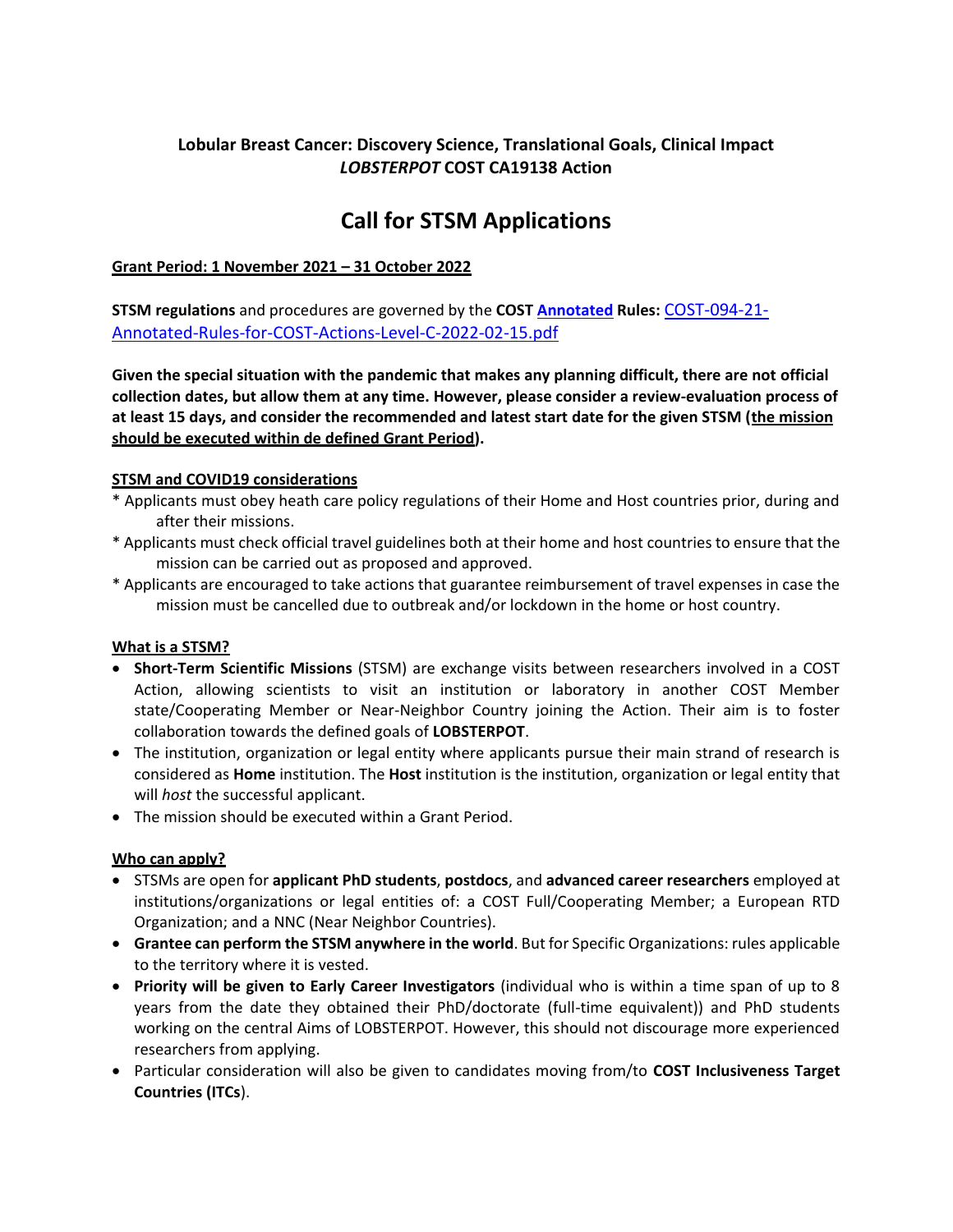• Awards will be made to **support scientific excellence and to support diversity**. All qualified applicants will receive consideration without regard to race, color, religion, sex, sexual orientation or identity, origin, disability status, or any other characteristic protected by law.

#### **What can you apply for?**

You can apply for a **STSM with no minimum number of days required**. The STSM will be a fixed grant to cover travelling, accommodation and subsistence expenses, implementation of the project, delivery of the report to the COST Action MC and overall effort.

The calculation of the financial contribution for each STSM shall respect the following criteria:

• Up to a maximum of EUR 4000 in total can be afforded to each successful applicant.

STSM grantees must make their own arrangements for all provisions related to personal security, health, taxation, social security and pension matters. STSM awards may be combined with other funding sources, but these must be acknowledged in the application. **The awarded grant will be paid only after the mission is completed and a report is submitted and approved (subsequent sections).**

#### **How to apply?**

The application overview is provided in the Userguide: <https://www.cost.eu/uploads/2018/11/STSM-userguide-for-website-Oct-2018.pdf>

The application process is as follows:

- 1. Applicants must submit their application using e-COST (https://eservices.cost.eu/user/login/STSM). If the applicant do not already has an e-COST account, she/he will first need to 'create an account' - which will include providing the details of the bank account where the grant will be lodged if the application is approved and the mission successfully completed.
- 2. Applicants must obtain a **letter of invitation from the Host Institution** confirming that they can undertake the STSM on the given dates should their application be approved. The letter should be from a Senior Researcher (e.g., Host research group leader, head of unit, program, etc)
- 3. Applicants must complete, submit and download their STSM application online at: [https://e](https://e-services.cost.eu/stsm)[services.cost.eu/stsm.](https://e-services.cost.eu/stsm)
- 4. Applicants must also send their application form and the relevant supporting documents for evaluation to Grant Awarding Coordinator and Grant Holder Manager (see below).

#### **Required documents**

- 1. An invitation letter from the Host relevant researcher.
- 2. A letter including an overview of the proposed activities that will be performed, a workplan for the visit, a description of the proposed contributions to the scientific objectives, an outline of the host's scientific expertise/resources in support of the STSM. The letter should be maximum 8 pages, the font should correspond to Times New Roman size 12 pt with single line spacing and standard margins of 2 cm.
- 3. A short CV (max 5 pages) of the applicant including a list of academic publications, if applicable.
- 4. Please also indicate in your e-mail which of the Working Group(s) your STSM may be included.

**The applications should describe the goal of the proposed STSM, how it contributes to the aims of LOBSTERPOT, as well the objectives, expected results and outcomes, and planned expenses.**